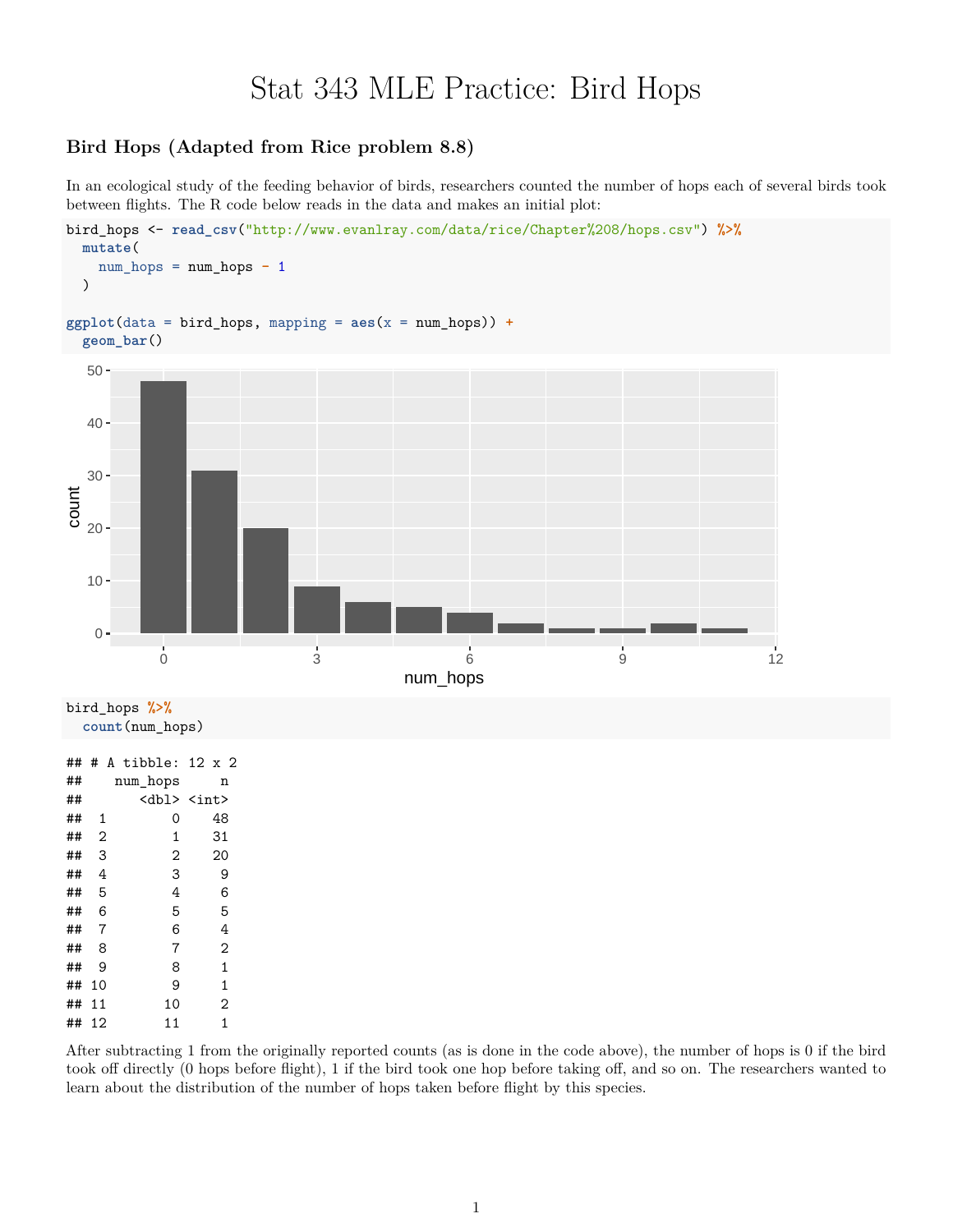Let  $X_i$  be the number of hops taken before flight by bird number *i*.

**(1) What distribution might you use to model** *Xi***?**

 $X_i$  ∼

**(2) Find the likelihood function**

**(3) Find the log-likelihood function**

**(4) Find a critical point of the log-likelihood function**